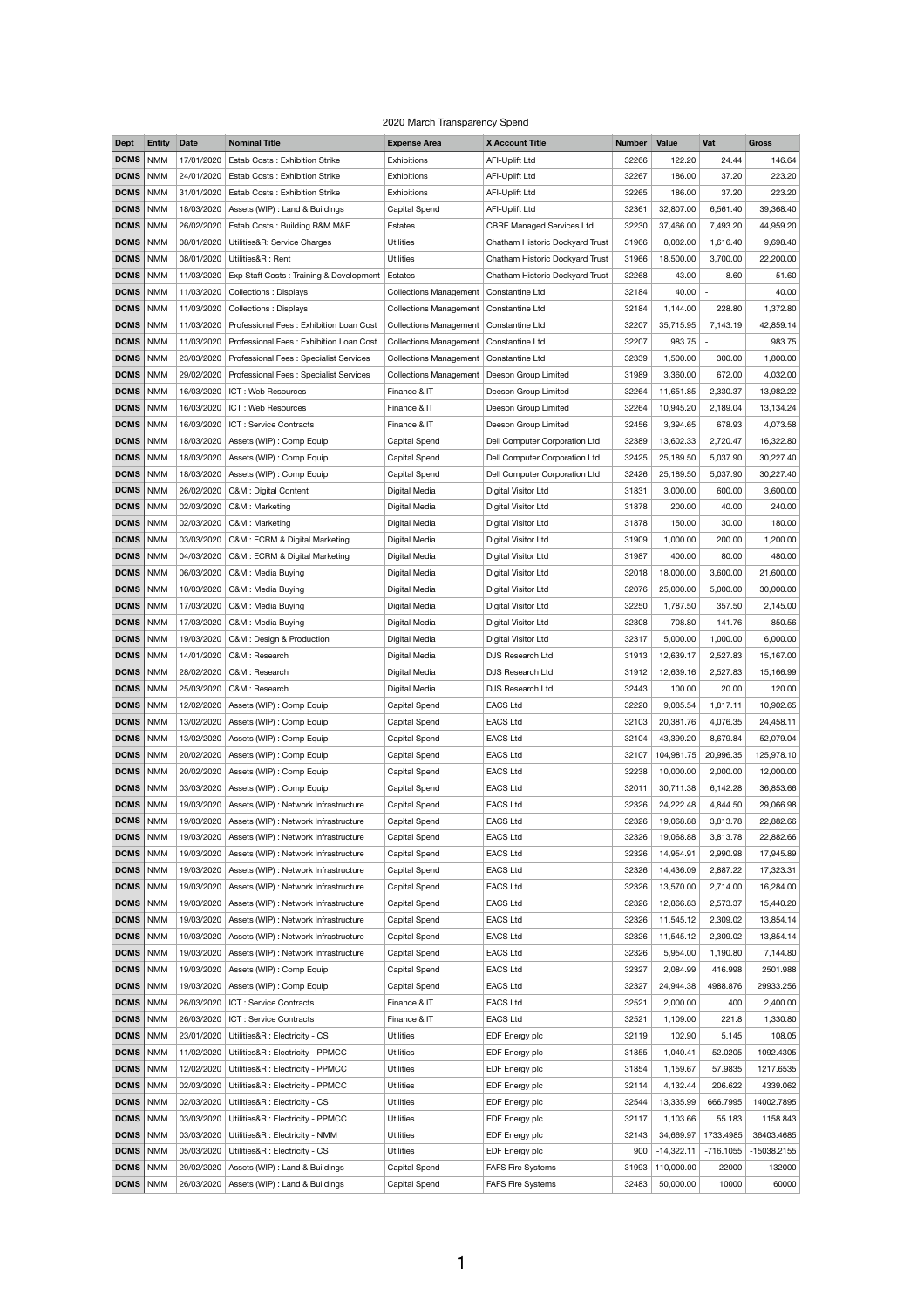| <b>DCMS</b>       | NMM        | 05/03/2020 | Estab Costs: Building R&M B&CE               | Estates                                       | FES FM Ltd                       | 31998 | 1,831.14    | 366.228               | 2197.368    |
|-------------------|------------|------------|----------------------------------------------|-----------------------------------------------|----------------------------------|-------|-------------|-----------------------|-------------|
| <b>DCMS</b>       | NMM        | 05/03/2020 | Estab Costs: Building R&M B&CE               | Estates                                       | FES FM Ltd                       | 31999 | 1,227.25    | 245.45                | 1472.7      |
| <b>DCMS</b>       | NMM        | 09/03/2020 | Estab Costs: Building R&M General            | Estates                                       | FES FM Ltd                       | 32052 | 1,200.18    | 240.036               | 1440.216    |
| <b>DCMS</b>       | NMM        | 24/03/2020 | Assets (WIP) : Land & Buildings              | Capital Spend                                 | FES FM Ltd                       | 32471 | 6,980.00    | 1396                  | 8376        |
| <b>DCMS</b>       | NMM        | 25/03/2020 | Estab Costs: Building R&M B&CE               | Estates                                       | FES FM Ltd                       | 32476 | 23,796.86   | 4759.372              | 28556.232   |
| <b>DCMS</b>       | NMM        | 05/03/2020 | Professional Fees: Exhibition Fees           | <b>Exhibitions</b>                            | <b>National Portrait Gallery</b> | 31997 | 20,000.00   | 4000                  | 24000       |
| <b>DCMS</b>       | <b>NMM</b> | 06/03/2020 | Professional Fees: Exhibition Fees           | Exhibitions                                   | <b>National Portrait Gallery</b> | 32227 | 10,000.00   | 2000                  | 12000       |
| <b>DCMS</b>       | NMM        | 06/03/2020 | Professional Fees: Exhibition Fees           | Exhibitions                                   | <b>National Portrait Gallery</b> | 32227 | 30,000.00   | 6000                  | 36000       |
| <b>DCMS</b>       | NMM        | 31/12/2019 | Assets (WIP) : Software                      | Finance & IT                                  | Oyster IMS                       | 901   | $-2,928.13$ | $-585.626$            | $-3513.756$ |
| <b>DCMS</b>       | NMM        | 27/02/2020 | Assets (WIP) : Software                      | Finance & IT                                  | Oyster IMS                       | 31888 | 761.31      | 152.262               | 913.572     |
| <b>DCMS</b>       | NMM        | 13/03/2020 | ICT: Service Contracts                       | Finance & IT                                  | Oyster IMS                       | 32237 | 35,190.27   | 7,038.05              | 42,228.32   |
| <b>DCMS</b>       | <b>NMM</b> | 25/03/2020 | Assets (WIP) : Land & Buildings              | Capital Spend                                 | PAYE Stonework & Restoration Ltd | 32506 | 8,592.80    | 1718.56               | 10311.36    |
| <b>DCMS</b>       | NMM        | 25/03/2020 | Assets (WIP) : Land & Buildings              | Capital Spend                                 | PAYE Stonework & Restoration Ltd | 32507 | 7,315.87    | 1463.174              | 8779.044    |
| <b>DCMS</b>       | NMM        | 25/03/2020 | Assets (WIP) : Land & Buildings              | Capital Spend                                 | PAYE Stonework & Restoration Ltd | 32540 | 127,226.00  | 25445.2               | 152671.2    |
| <b>DCMS</b>       | <b>NMM</b> | 24/02/2020 | ICT: Computer Hardware < £1000               | Finance & IT                                  | Primo IT                         | 31971 | 100.43      | 20.086                | 120.516     |
| <b>DCMS</b>       | <b>NMM</b> | 24/02/2020 | ICT: Computer Hardware < £1000               | Finance & IT                                  | Primo IT                         | 31971 | 88.84       | 17.768                | 106.608     |
| <b>DCMS</b>       | NMM        | 28/02/2020 | ICT: Computer Hardware < £1000               | Finance & IT                                  | Primo IT                         | 32044 | 360.00      | 72                    | 432         |
| <b>DCMS</b>       | <b>NMM</b> | 28/02/2020 | ICT: Computer Hardware < £1000               | Finance & IT                                  | Primo IT                         | 32044 | 192.00      | 38.4                  | 230.4       |
| <b>DCMS</b>       | <b>NMM</b> | 12/03/2020 | ICT: Computer Hardware < £1000               | Finance & IT                                  | Primo IT                         | 32205 | 690.00      | 138                   | 828         |
| <b>DCMS</b>       | NMM        | 12/03/2020 | ICT: Delivery, Postage & Packaging           | Finance & IT                                  | Primo IT                         | 32205 | 5.00        | $\mathbf{1}$          | $\,6$       |
| <b>DCMS</b>       | NMM        | 12/03/2020 | ICT: Computer Hardware < £1000               | Finance & IT                                  | Primo IT                         | 32421 | 146.40      | 29.28                 | 175.68      |
| <b>DCMS</b>       | NMM        | 12/03/2020 | ICT: Maintenance                             | Finance & IT                                  | Primo IT                         | 32421 | 3,300.00    | 660                   | 3960        |
| <b>DCMS</b>       | NMM        | 16/03/2020 | Assets (WIP) : Equip & Other                 | Capital Spend                                 | Primo IT                         | 32243 | 751.20      | 150.24                | 901.44      |
| <b>DCMS</b>       | NMM        | 16/03/2020 | Assets (WIP) : Equip & Other                 | Capital Spend                                 | Primo IT                         | 32243 | 580.00      | 116                   | 696         |
| DCMS   NMM        |            | 16/03/2020 | Assets (WIP) : Comp Equip                    | Capital Spend                                 | Primo IT                         | 32244 | 10,584.00   | 2116.8                | 12700.8     |
| <b>DCMS</b>   NMM |            | 18/03/2020 | Assets (WIP) : Equip & Other                 | Capital Spend                                 | Primo IT                         | 32282 | 400.00      | 80                    | 480         |
| DCMS   NMM        |            | 19/03/2020 | ICT: Maintenance                             | Finance & IT                                  | Primo IT                         | 32284 | 490.00      | 98                    | 588         |
| <b>DCMS</b>   NMM |            | 19/03/2020 | ICT: Repairs & Maintenance Tech Ops          | Finance & IT                                  | Primo IT                         | 32316 | 30.00       | 6                     | 36          |
| <b>DCMS</b>   NMM |            | 19/03/2020 | ICT: Repairs & Maintenance Tech Ops          | Finance & IT                                  | Primo IT                         | 32316 | 120.00      | 24                    | 144         |
| <b>DCMS</b> NMM   |            | 24/03/2020 | ICT: Repairs & Maintenance Tech Ops          | Finance & IT                                  | Primo IT                         | 32412 | 420.45      | 84.09                 | 504.54      |
| DCMS   NMM        |            | 24/03/2020 | ICT: Repairs & Maintenance Tech Ops          | Finance & IT                                  | Primo IT                         | 32412 | 150.45      | 30.09                 | 180.54      |
| <b>DCMS</b>   NMM |            | 26/03/2020 | Assets (WIP) : Equip & Other                 | Capital Spend                                 | Primo IT                         | 32489 | 5,253.83    | 1050.766              | 6304.596    |
| <b>DCMS</b>   NMM |            | 26/03/2020 | Assets (WIP) : Equip & Other                 | Capital Spend                                 | Primo IT                         | 32489 | 225.00      | 45                    | 270         |
| DCMS   NMM        |            | 26/03/2020 | Assets (WIP) : Equip & Other                 | Capital Spend                                 | Primo IT                         | 32522 | 225.00      | 45                    | 270         |
| DCMS   NMM        |            | 26/03/2020 | Assets (WIP) : Equip & Other                 | Capital Spend                                 | Primo IT                         | 32522 | 5,253.83    | 1050.766              | 6304.596    |
| <b>DCMS</b>   NMM |            | 27/03/2020 | Assets (WIP) : Equip & Other                 | Capital Spend                                 | Primo IT                         | 32536 | 3,399.98    | 679.996               | 4079.976    |
| DCMS   NMM        |            | 17/12/2019 | Assets (WIP) : Land & Buildings              | Capital Spend                                 | <b>Red 100</b>                   | 32176 | 1,456.87    | 291.374               | 1748.244    |
| <b>DCMS</b>   NMM |            | 20/12/2019 | Assets (WIP) : Land & Buildings              | Capital Spend                                 | <b>Red 100</b>                   | 32146 | 2,371.60    | 474.32                | 2845.92     |
| DCMS   NMM        |            | 20/12/2019 | Assets (WIP) : Land & Buildings              | Capital Spend                                 | <b>Red 100</b>                   | 32147 | 4,146.62    | 829.324               | 4975.944    |
| DCMS   NMM        |            | 20/12/2019 | Assets (WIP) : Land & Buildings              | Capital Spend                                 | <b>Red 100</b>                   | 32148 | 9,830.70    | 1966.14               | 11796.84    |
| <b>DCMS</b>   NMM |            | 20/12/2019 | Assets (WIP) : Land & Buildings              | Capital Spend                                 | <b>Red 100</b>                   | 32150 | 2,664.75    | 532.95                | 3197.7      |
| <b>DCMS</b>   NMM |            | 26/02/2020 | Estab Costs: Building R&M PPM                | <b>Estates</b>                                | <b>Red 100</b>                   | 32149 | 760.00      | 152                   | 912         |
| DCMS   NMM        |            | 19/03/2020 | Assets (WIP) : Equip & Other                 | Capital Spend                                 | <b>Red 100</b>                   | 32294 | 9,450.56    | 1890.112              | 11340.672   |
| <b>DCMS</b> NMM   |            |            | 19/03/2020   Assets (WIP) : Equip & Other    | Capital Spend                                 | <b>Red 100</b>                   | 32294 | 656.00      | 131.2                 | 787.2       |
| <b>DCMS</b> NMM   |            |            | 19/03/2020   Assets (WIP) : Land & Buildings | Capital Spend                                 | <b>Red 100</b>                   | 32297 |             | 67,973.97   13594.794 | 81568.764   |
| <b>DCMS</b>   NMM |            | 20/03/2020 | Assets (WIP) : Land & Buildings              | Capital Spend                                 | <b>Red 100</b>                   | 32324 | 5,861.18    | 1172.236              | 7033.416    |
| <b>DCMS</b>       | NMM        | 23/03/2020 | Estab Costs: Building R&M M&E                | Estates                                       | <b>Red 100</b>                   | 32433 | 7,652.24    | 1530.448              | 9182.688    |
| DCMS   NMM        |            | 23/03/2020 | Estab Costs: Building R&M M&E                | Estates                                       | <b>Red 100</b>                   | 32434 | 2,891.96    | 578.392               | 3470.352    |
| <b>DCMS</b>   NMM |            | 26/03/2020 | Assets (WIP) : Exhibition Prof Fees Othe     | Estates                                       | <b>Red 100</b>                   | 32488 | 550.00      | 110                   | 660         |
| <b>DCMS</b>   NMM |            | 14/02/2020 | <b>Collections: Displays</b>                 | <b>Exhibitions</b>                            | Scena Ltd                        | 31969 | 4,248.00    | 849.6                 | 5097.6      |
| <b>DCMS</b>       | NMM        | 14/02/2020 | <b>Collections: Displays</b>                 | Exhibitions                                   | Scena Ltd                        | 31969 | 864.00      | 172.8                 | 1036.8      |
| DCMS   NMM        |            | 10/03/2020 | Assets (WIP) : Fix & Fits                    | Exhibitions                                   | Scena Ltd                        | 32066 | 437.40      | 87.48                 | 524.88      |
| DCMS   NMM        |            | 10/03/2020 | Estab Costs: Exhibition Build                | <b>Exhibitions</b>                            | Scena Ltd                        | 32068 | 383.49      | 76.698                | 460.188     |
| <b>DCMS</b>       | NMM        | 12/03/2020 | Estab Costs: Exhibition Build                | Exhibitions                                   | Scena Ltd                        | 32319 | 99,810.51   | 19962.102             | 119772.612  |
| DCMS   NMM        |            | 24/10/2019 | Professional Fees: Exhibition Loan Cost      | Exhibitions                                   | Science Museum Group             | 32214 | 3,900.00    | 0                     | 3900        |
| <b>DCMS</b>   NMM |            | 24/10/2019 | Collections: Mounting & Framing              | <b>Collections Management</b>                 | Science Museum Group             | 32214 | 2,451.16    | 0                     | 2451.16     |
| <b>DCMS</b>       | NMM        | 05/03/2020 | Utilities&R: Rent                            | <b>Collections Management</b>                 | Science Museum Group             | 32166 | 5,499.12    | 1099.824              | 6598.944    |
| <b>DCMS</b>   NMM |            | 05/03/2020 | <b>Collections: Storage</b>                  | <b>Collections Management</b>                 | Science Museum Group             | 32167 | 6,026.40    | 1205.28               | 7231.68     |
| <b>DCMS</b>   NMM |            | 05/03/2020 | Utilities&R: Rent                            | <b>Collections Management</b>                 | Science Museum Group             | 32168 | 27,202.05   | 5440.41               | 32642.46    |
| <b>DCMS</b>       | NMM        | 05/03/2020 | <b>Collections: Storage</b>                  | Collections Management   Science Museum Group |                                  | 32169 | 3,398.85    | 679.77                | 4078.62     |
| <b>DCMS</b>   NMM |            | 21/01/2020 | Estab Costs: Building R&M M&E                | Estates                                       | United Lift Services Ltd         | 32096 | 170.00      | 34                    | 204         |
| <b>DCMS</b>   NMM |            | 28/02/2020 | Estab Costs: Building R&M General            | Estates                                       | United Lift Services Ltd         | 31973 | 130.00      | 26                    | 156         |
| <b>DCMS</b>       | NMM        | 04/03/2020 | Assets (WIP) : Land & Buildings              | Capital Spend                                 | United Lift Services Ltd         | 31983 | 500.00      | 100                   | 600         |
| <b>DCMS</b>   NMM |            | 18/03/2020 | Assets (WIP) : Land & Buildings              | Capital Spend                                 | United Lift Services Ltd         | 32278 | 13,475.00   | 2695                  | 16170       |
| <b>DCMS</b> NMM   |            | 24/03/2020 | Assets (WIP) : Land & Buildings              | Capital Spend                                 | United Lift Services Ltd         | 32376 | 9,375.00    | 1875                  | 11250       |